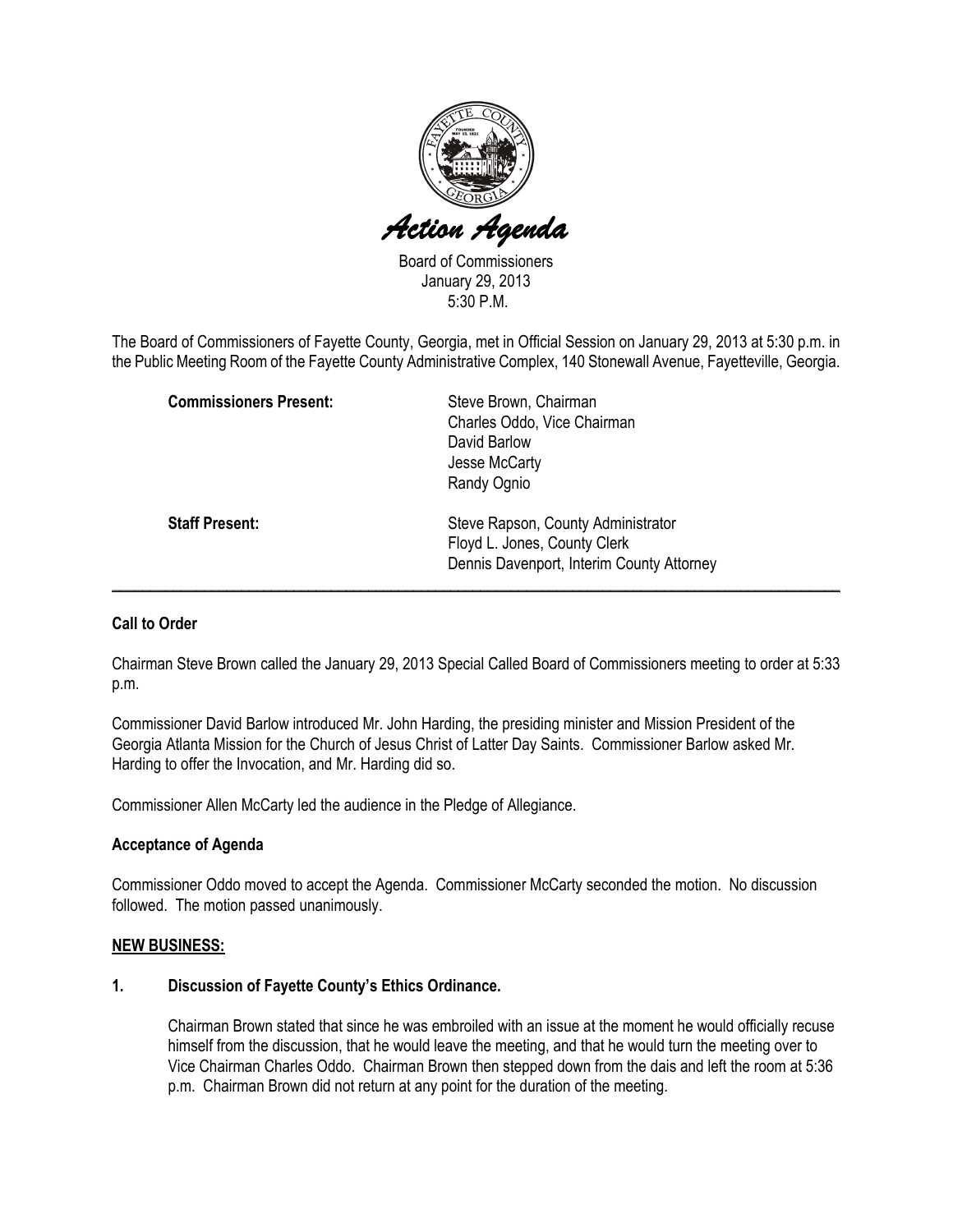Vice Chairman Oddo read his personal notes concerning a change the Ethics Ordinance. Commissioner Barlow asked questions of Interim County Administrator Dennis Davenport about the Ordinance 2010-10 (commonly referred to as the Ethics Ordinance) and its applicability. Mr. Davenport answered the questions posed by Commissioner Barlow before Commissioner Barlow spoke about why he supported a change to the Ethics Ordinance. Commissioners McCarty and Ognio also commented on the need to change the Ethics Ordinance.

Commissioner Ognio moved to delete the second sentence of Section 2-209(n) of the Fayette County Ethics Ordinance. Commissioner Barlow seconded the motion.

## Public Comment:

The Board opened the floor for Public Comment.

Bob Ross: Mr. Ross made additional suggestions on how Section 2-209(n) of the Ethics Ordinance could be rewritten and enforced.

Ray Watt: Mr. Watt began saying he agreed with Vice Chairman Oddo's opening statement, and he commented on the structure of the Ethics Ordinance. He spoke about Section 2-209(e) and suggested how it could be reworded. Mr. Watt also commented on Section 2-209(h) and the recent issue concerning the County's software and hardware. He stated that the language of the Ethics Ordinance should allow for common sense, pointed out changes Forsyth County recently made to its Ethics Board, and made recommendations on how appointments should be made for the Ethics Board.

Pat Hinchey: Mr. Hinchey stated that he has particular experience with the Ethics Ordinance in Fayette County going back several years, and that he supported and understood the immediacy and need to "get this done now on this particular item." He begged the Board to not drop the issue with the immediate fix since the Ethics Ordinance needed to be completely reviewed. He mentioned that Fayette County's original Ethics Ordinance was very strong, but the current Ordinance was ensured to be very restrictive in terms of what a Commissioner could be found guilty. He said the original Ethics Ordinance worked very well.

Angela Bean: Ms. Bean commended Vice Chairman Oddo on his comments and added that she agreed wholeheartedly with what all of the Commissioners said. She spoke about the "ethics challenge" that everybody is facing; even in the Georgia General Assembly where they are looking at revising their Ethics Code. She said the challenge facing the Georgia General Assembly is the same challenge Fayette County would find itself in, namely refining the Ethics Ordinance so much that the "Gotcha Code" comes into existence. She agreed with Mr. Hinchey that there should be a review of the Ethics Ordinances very carefully to make sure there are no more opportunities for "Gotcha" on Ethics violations. She also publically called on the Ethics Board to consider reversing their decision.

Dawn Oparah: Ms. Oparah thanked the Board for taking the time to listen to the public, and she appreciated Vice Chairman Oddo's comments in that he spoke about the spirit of the law and its intent. She thought that was important because sometimes people abuse their power, and that the law should be written in such a way that power is not abused while allowing someone to do their job and be true servants to the community. She said she was concerned that the Ethics Ordinance was flawed and the flaws were broader than a particular issue. She suggested that a committee be formed to look at the Ethics Ordinance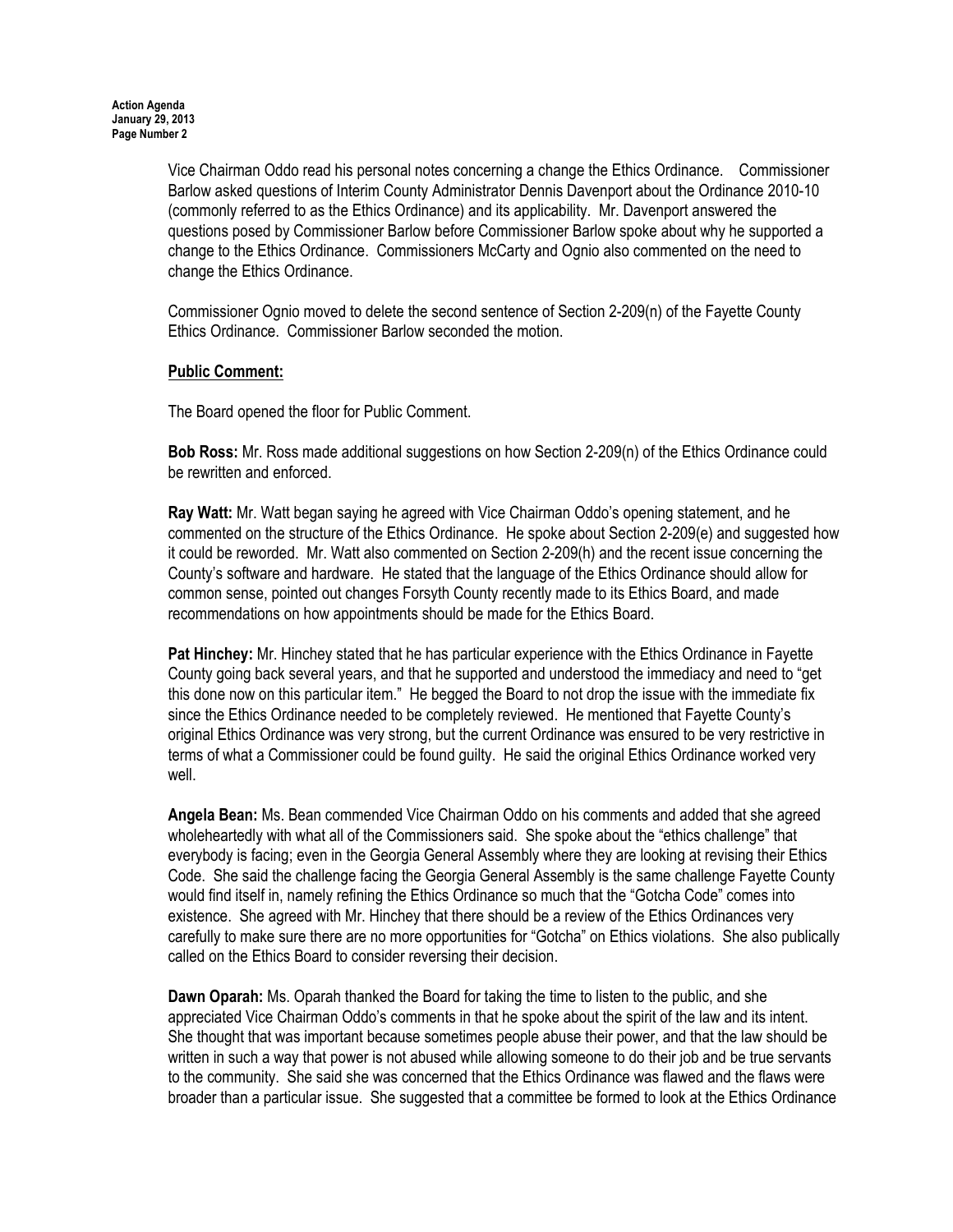and review it. She reiterated her desire for the Board to appoint someone to look at a new Ethics Ordinance and bring it to the Board. She also stated that training for the Ethics Board is important and she speculated that if the Board members had been better trained and truly understood intent that they may have had a different outcome. She agreed with Ms. Bean saying she wanted the Ethics Board to reverse its decision since it was not fair for people who do not truly understand what they are doing to make a decision that sticks.

Simon Marks: Mr. Marks said he thought the current Ethics Board was doing the best job they know how, but he said Commissioner Oddo brought up some points that they were not considering. He suggested that they should be some education and training for the Ethics Board. He said that everyone thinks they know ethics, but when someone looks at the true definition of it, oftentimes people miss that it involves moral obligations and interpreting the spirit of the law. He thought while people will get up and do the best job they can, he thought there should be some formalized training to ensure that the people on the Ethics Board do fully understand what "ethics" truly means.

Alice Jones: Mrs. Jones said she has lived in Fayette County since 1997 and that she has followed the Commissioners "to the letter" since moving to the County. She applauded the Board for addressing this issue. She said when she first learned of the ethics complaint brought against Commissioner Steve Brown, and the source that brought it, she was shocked. She said the shock came about resulting from some previous engagement that another speaker addressed earlier with the marijuana charge. She added "if that is not ethics you tell me what is." She said she was embarrassed to say that, after reading the content of what was presented, the Board has it on queue that this issue needs to be addressed. She agreed that the Ethics Ordinance needs to be reviewed in a larger scale to ensure it is meaningful and to ensure there is a Board in place that can address it effectively without political connections.

Bill Gainey: Mr. Gainey suggested that when an ethics complaint is received that perhaps the complaint could be referred to the State Court, or perhaps the Chief Judge of the State Court. He suggested that a pool of fifteen or twenty people could be created and educated, so that if a complaint is received the judge could pull a certain number of people from the trained pool of educated members, and those people could hear the complaint.

Arnold Martin: Mr. Martin thanked the Board for taking up this issue. He observed that he has witnessed twice in Ethics meetings where there has been a decision about when the next hearing would be and where everybody starts pulling their calendars out, including the accused, to figure out when their schedule works. He asked who was in charge, and suggested that there should be a set time for hearings so that people know and do not have to look at their calendars what works for the accused. He also pointed out that when meetings are scheduled there are many citizens who would like to be involved in the process but are not able to make it at 5:30 p.m.

Public Comment effectively closed at this time.

Interim County Administrator Dennis Davenport spoke about the modification or changing of the ordinance, spoke about the current problems Fayette County has due to not codifying its ordinances in 6  $\frac{1}{2}$  years, and the difficulty to revamp the entire Ethics Ordinance at the same time that it is revamping the entire Code of Ordinances. He acknowledged that while the timing was good and that this effort was "a small bite", but he also acknowledged that small bite was about all that could be done in light of revamping the Code of Ordinances. County Administrator Steve Rapson added some clarifying remarks to Mr. Davenport's comments, and he answered a question from the audience. Mr. Don Rehwaldt and Mr. Davenport also briefly spoke about the time it took to recodify the Town of Tyrone's ordinances and the benefits.